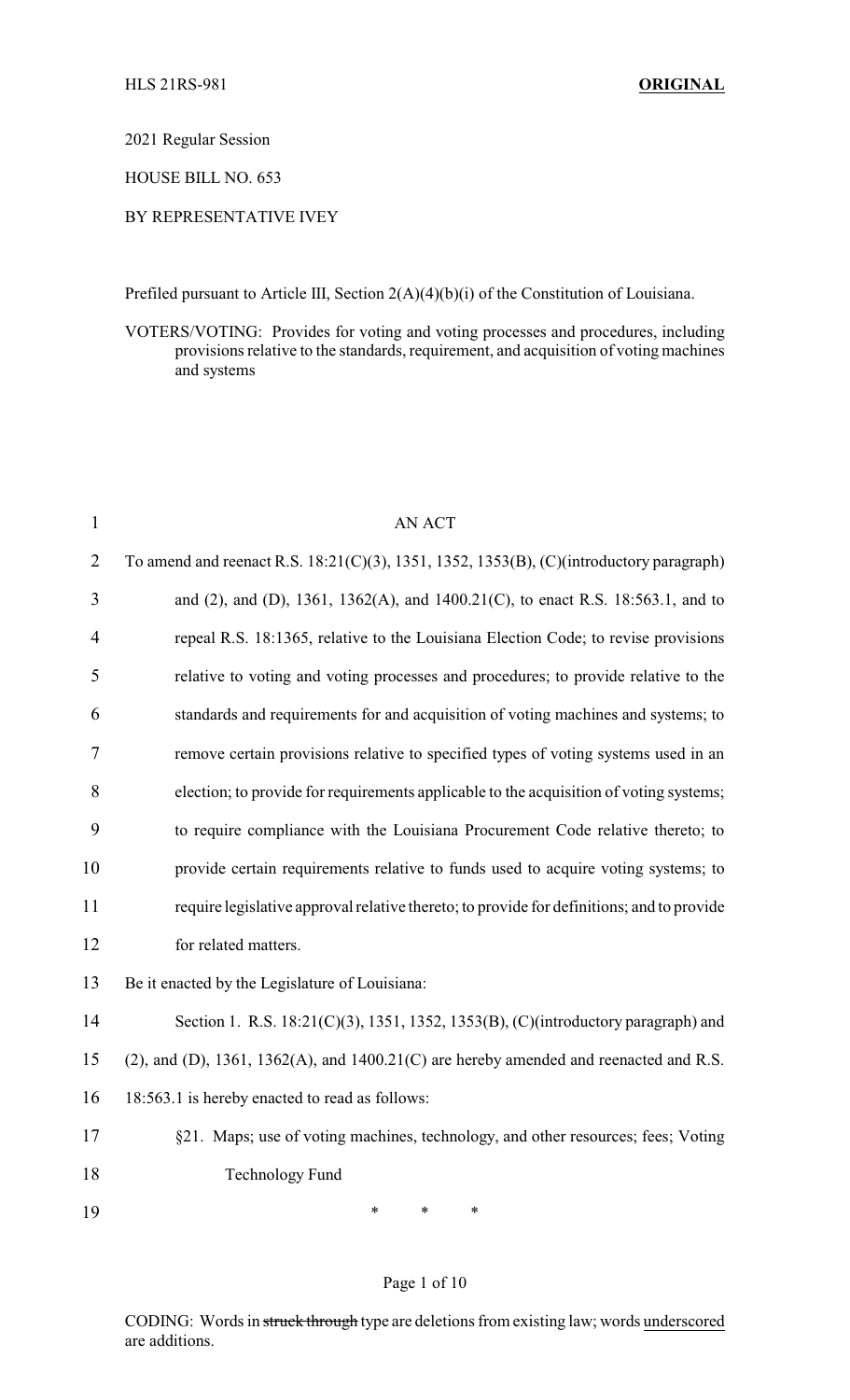| 1              | C.                                                                                    |
|----------------|---------------------------------------------------------------------------------------|
| $\overline{2}$ | *<br>∗<br>∗                                                                           |
| 3              | $(3)(a)$ All monies in the fund shall be used solely and exclusively for general      |
| $\overline{4}$ | operating purposes and for the acquisition and maintenance of voting machine          |
| 5              | technology, including hardware and software; voting equipment and supplies; voter     |
| 6              | outreach; voter improvement; early voting; and information technology products to     |
| 7              | produce, run, and support the election and voting system.                             |
| 8              | (b) Prior to the expenditure of any monies from the fund for the acquisition,         |
| 9              | including lease, of any element or component of a voting system as defined in R.S.    |
| 10             | 18:1351, the secretary of state shall submit the details of any such expenditure,     |
| 11             | including any related contract or proposed contract, to the Joint Legislative         |
| 12             | Committee on the Budget for review and approval.                                      |
| 13             | $\ast$<br>*<br>*                                                                      |
| 14             | §563.1 Voting processes and procedures; approval required                             |
| 15             | Prior to the implementation of a voting or election process or procedure              |
| 16             | which is not explicitly provided by this Title or by rule adopted in accordance with  |
| 17             | the Administrative Procedure Act with notice as provided in R.S. 49:953(A), the       |
| 18             | election official who intends to implement the process or procedure shall submit the  |
| 19             | proposal to the House Committee on House and Governmental Affairs and the             |
| 20             | Senate Committee on Senate and Governmental Affairs for review and approval.          |
| 21             | Upon the receipt of the submission, the House Committee on House and                  |
| 22             | Governmental Affairs and the Senate Committee on Senate and Governmental              |
| 23             | Affairs shall have sixty days to determine, either jointly or separately, whether the |
| 24             | proposed process or procedure shall be approved or disapproved. If one of the         |
| 25             | committees or if both committees disapprove the process or procedure, such process    |
| 26             | or procedure shall not be implemented or utilized for any purpose. If the time period |
| 27             | for action by the committees has lapsed without any action, the process or procedure  |
| 28             | shall be deemed approved.                                                             |
| 29             | ∗<br>∗<br>∗                                                                           |

Page 2 of 10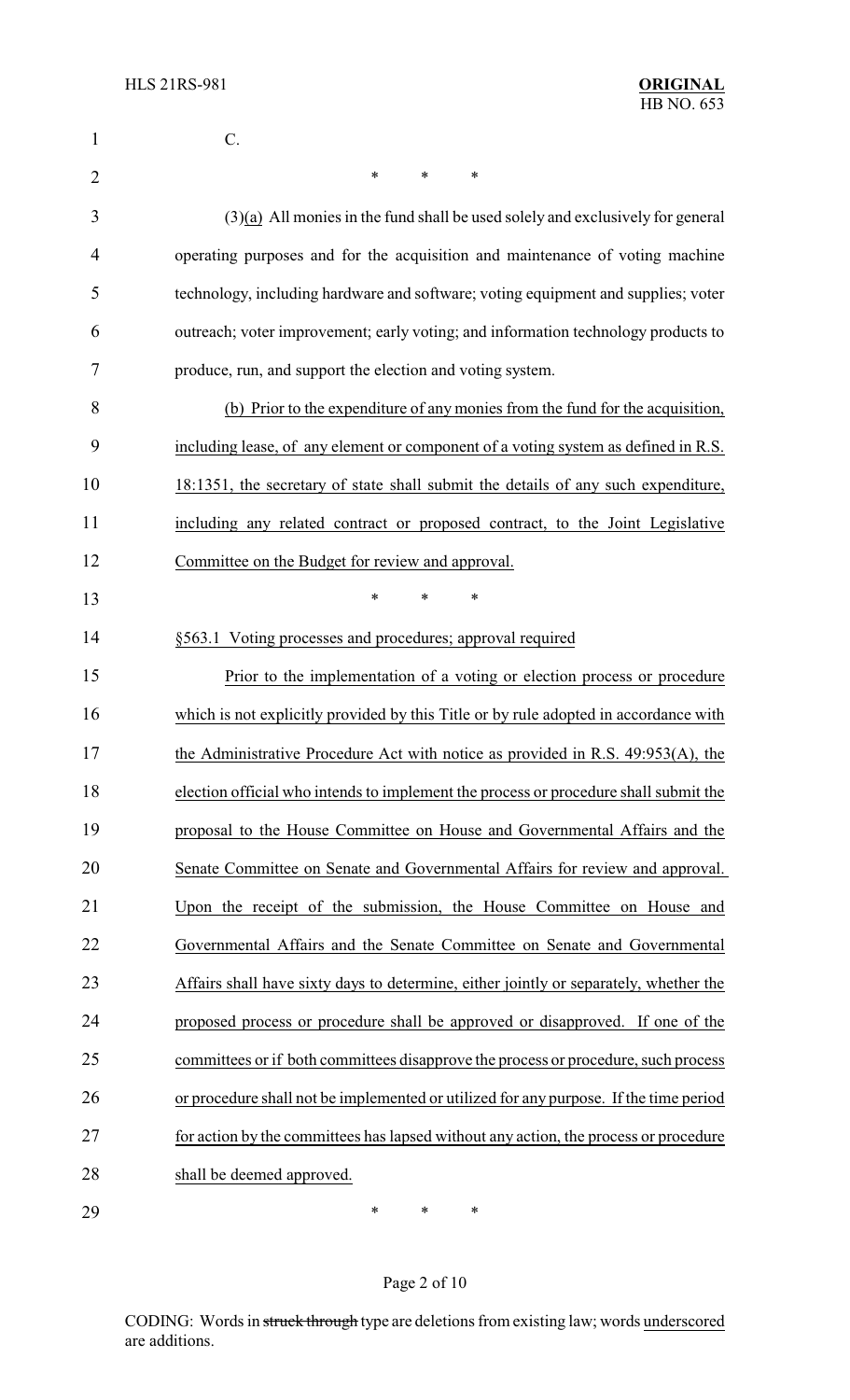| $\mathbf{1}$   | §1351. Definitions                                                                                |
|----------------|---------------------------------------------------------------------------------------------------|
| $\overline{2}$ | As used in this Chapter, unless otherwise specified, the following terms shall                    |
| 3              | have the meanings herein ascribed to each:                                                        |
| 4              | (1) "Absentee by mail and early voting counting equipment" means a device                         |
| 5              | capable of counting and producing results of votes cast on paper absentee by mail                 |
| 6              | and early voting ballots.                                                                         |
| 7              | $\left(\frac{4}{2}\right)$ "Election" means and includes all elections held in Louisiana, whether |
| 8              | primary, general, or special.                                                                     |
| 9              | (5) "Electronic voting machine" means a voting machine that displays a                            |
| 10             | full-face ballot, whereby votes are cast by pushing a vote indicator button on the face           |
| 11             | of the machine or a voting machine that displays a paging ballot, whereby votes are               |
| 12             | cast by selecting a vote indicator by touching the screen or using available tools on             |
| 13             | the voting system.                                                                                |
| 14             | $(7)(3)$ "Official ballot" means the list of candidates, offices, amendments,                     |
| 15             | questions, or propositions prominently displayed on the front of the voting machine.              |
| 16             | $(8)(4)$ "Parish custodian" refers to the parish custodian of voting machines                     |
| 17             | and means the persons designated as such by R.S. 18:1354.                                         |
| 18             | $(9)(5)$ "Protective counter" means a counter, tabulator, or protective device                    |
| 19             | that will register each time the machine is operated during the life of the machine.              |
| 20             | $(10)(6)$ "Public counter" means a counter, tabulator, or other device on the                     |
| 21             | outside or on the face of the machine, which shall at all times indicate the number               |
| 22             | of times votes have been cast on a machine at an election.                                        |
| 23             | $(\pm 1)$ (7) "Question" means an amendment, proposition, or like matter to be                    |
| 24             | voted on in an election.                                                                          |
| 25             | $(12)$ (8) "Vote indicator" means the device on a voting machine with which                       |
| 26             | votes upon a candidate or question are indicated.                                                 |
| 27             | $(13)(9)$ "Voting machine" means the device used to record each vote cast by                      |
| 28             | a voter in an election and shall include the enclosure occupied by the voter when                 |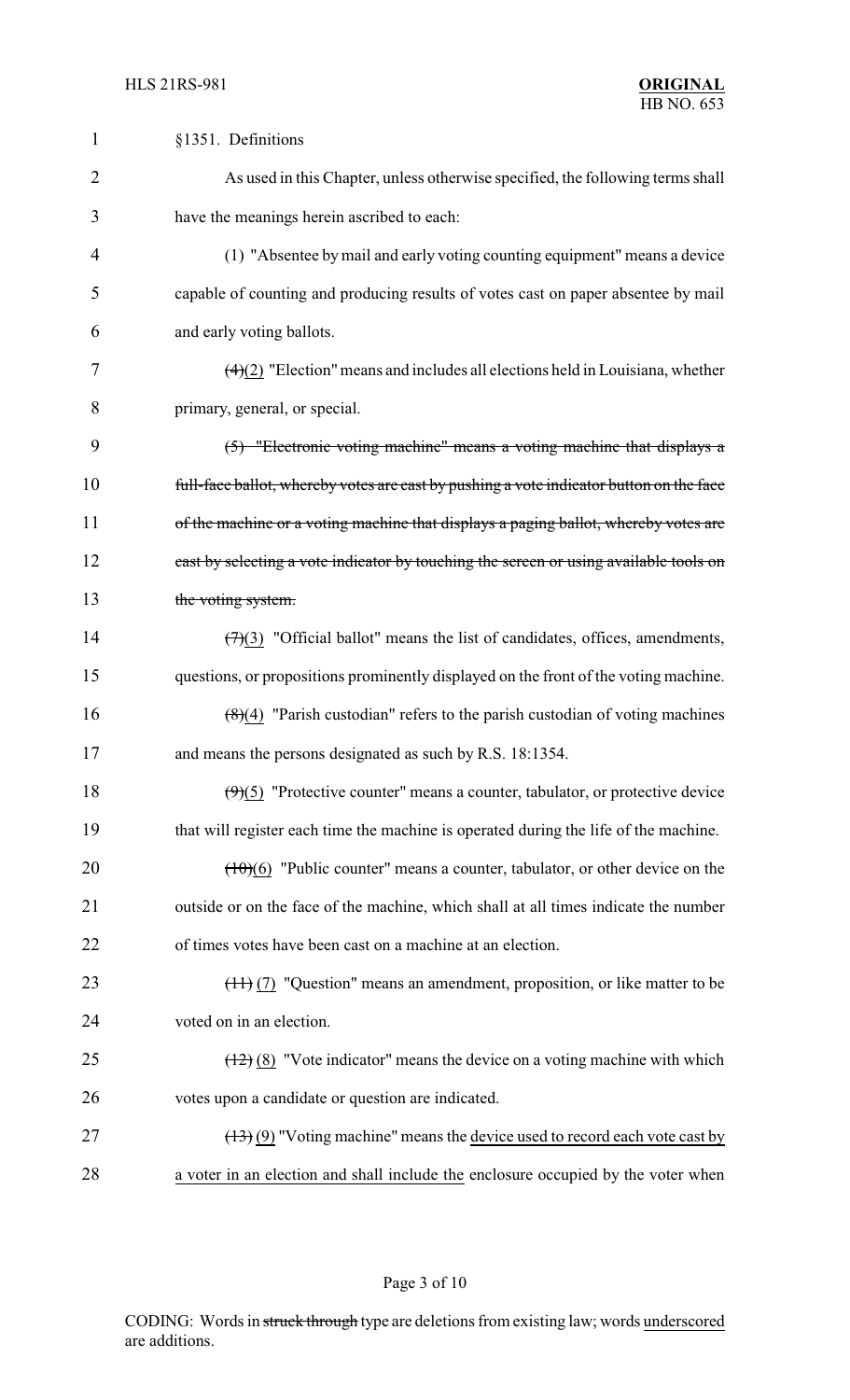1 voting, as formed by the machine device, its screen and privacy shield, which shall

## 2 include electronic voting machines.

3 (14) (10) "Voting system" means the total combination of equipment, including voting machines, used to define ballots, cast and count votes, report or display election results, and maintain and produce any auditable data and the software, firmware, hardware, and documentation required to program, control, and support such equipment. "Voting system" also includes the vendor's practices and documentation used to identify system components and versions of such components, test the system during its development and maintenance, maintain records of system errors and defects, determine specific system changes made after 11 initial certification, and make available any materials to the voter.

- 12 §1352. Use of voting machines throughout state; exception for failure of voting 13 equipment, absentee by mail and early voting provisional ballots
- 14 A. Voting machines shall be used throughout this state in all elections.

15 B. Notwithstanding the provisions of Subsection A of this Section, paper 16 ballots may be used when voting machines fail, for voting absentee by mail, and for 17 provisional ballots in the manner provided by this Title.

- 18 C. Nothing in this Chapter shall prohibit absentee by mail and early voting 19 as otherwise provided in this Title.
- 20 §1353. Secretary of state; powers and duties; voting systems and system 21 components; voter registration
- 22 **\*** \* \* \*

23 B.(1) The secretary of state may prescribe shall promulgate uniform rules 24 and regulations with respect to matters pertaining to the certification standards and 25 requirements, procurement, preparation, and use of voting systems in the conduct of 26 elections and the duties of each category of persons charged with responsibility for 27 any matter relating to the voting systems in accordance with the Administrative 28 Procedure Act. The Prior to final promulgation, the proposed rules and regulations 29 shall be approved reviewed by the attorney general and thereafter for uniformity and

#### Page 4 of 10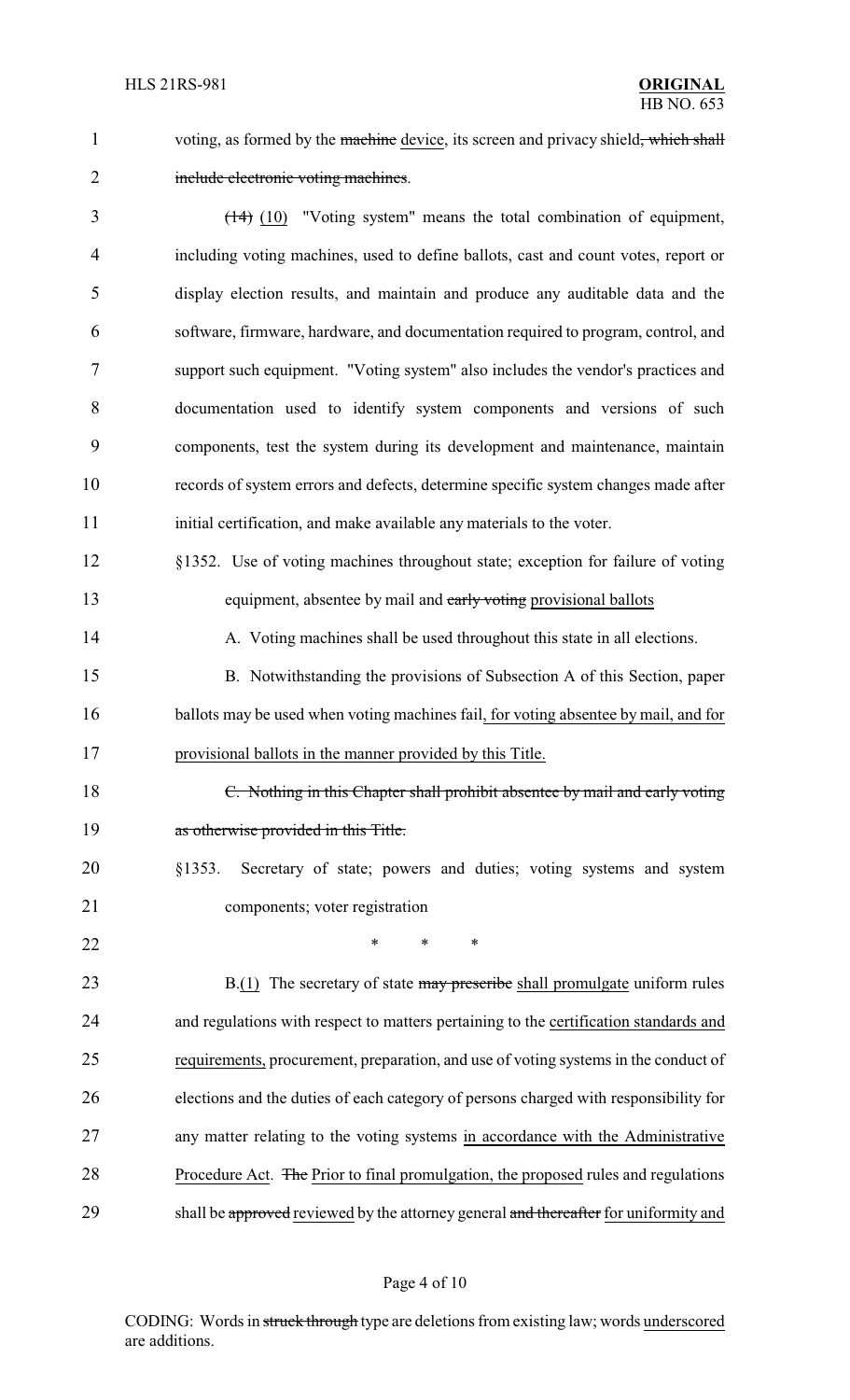| 1              | compliance with the provisions of this Title. The final rules and regulations shall be  |
|----------------|-----------------------------------------------------------------------------------------|
| $\overline{2}$ | distributed by the secretary of state to the election officials having responsibilities |
| 3              | relating to elections. The rules and regulations and shall be applied uniformly         |
| 4              | throughout the state.                                                                   |
| 5              | The rules and regulations for voting systems promulgated pursuant to<br>(2)             |
| 6              | Paragraph (1) of this Subsection shall at minimum provide for all of the following:     |
| 7              | Standards and requirements for usability, accessibility, durability,<br>(a)             |
| 8              | accuracy, efficiency, capacity, and auditability.                                       |
| 9              | Prohibitions on the voting machines having the capability of being<br>(b)               |
| 10             | connected to the internet.                                                              |
| 11             | (c) Prohibitions on the equipment used to program the ballots on the voting             |
| 12             | machines having the capability of being connected to the internet.                      |
| 13             | (d) Requirements that the equipment used to perform software updates on                 |
| 14             | the voting machines be different than the equipment used to program the ballot.         |
| 15             | C. In addition to any other duties and functions now or hereafter provided              |
| 16             | by law, the secretary of state shall:                                                   |
| 17             |                                                                                         |
| 18             | (2) Be responsible Coordinate with the office of state procurement in the               |
| 19             | division of administration for all procurement, sales, and transfers of voting systems  |
| 20             | and system components and for all matters in connection with issuing the issuance       |
| 21             | of competitive bids or requests for proposals or the advertising for and opening of     |
| 22             | bids for or in connection therewith in accordance with all applicable law.              |
| 23             | ∗<br>*<br>∗                                                                             |
| 24             | D. The secretary of state may shall appoint or employ mechanics, experts,               |
| 25             | and other assistants when necessary in order to assume the maintenance, upkeep, and     |
| 26             | proper functioning and operation of the machines, or when necessary in order to         |
| 27             | explain and demonstrate to the election officials or to the public the proper method    |
| 28             | of operation of the machines.                                                           |
| 29             | ∗<br>∗<br>∗                                                                             |

# Page 5 of 10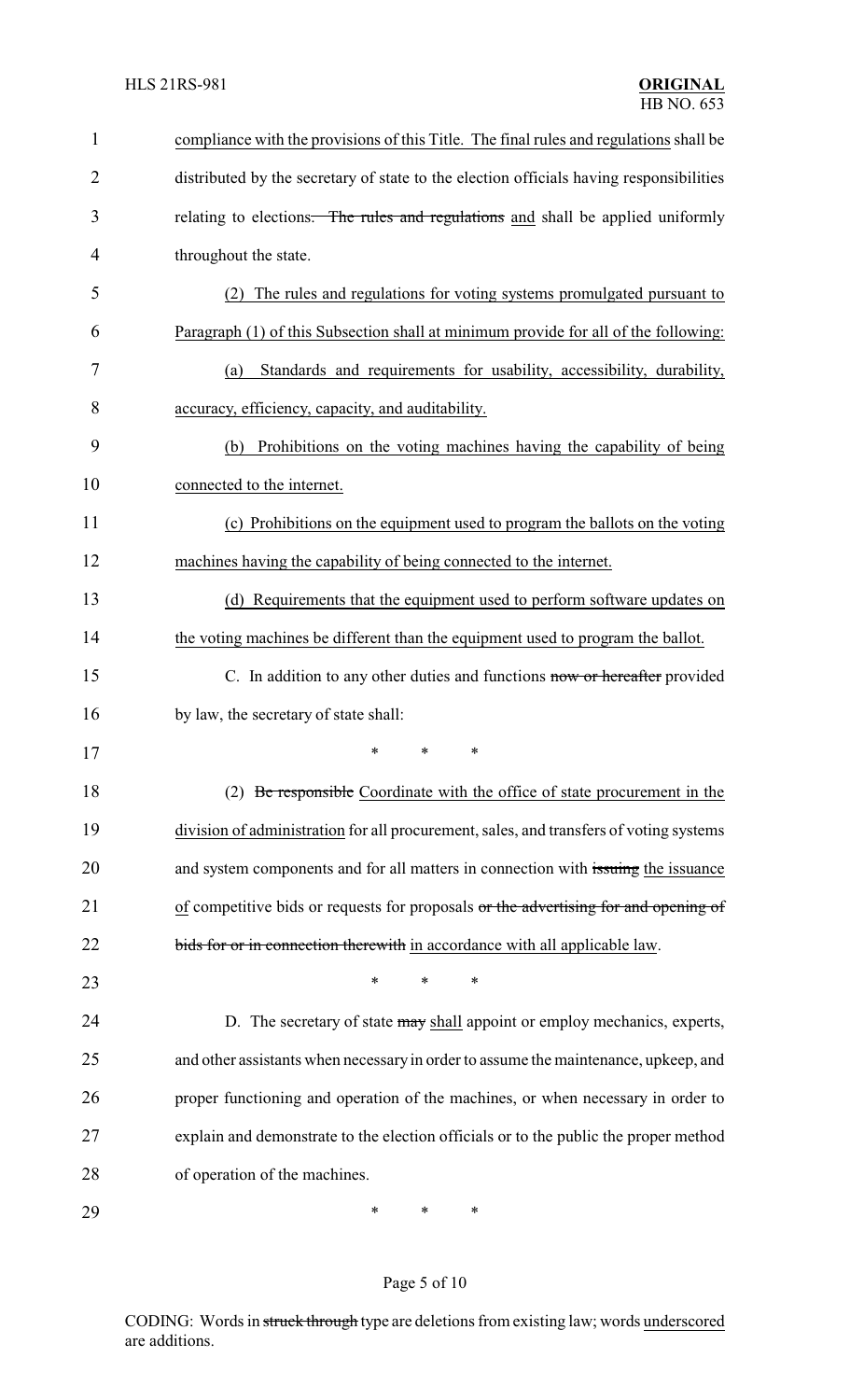§1361. Approval of voting systems or system components; certificate; expenses of examination

3 A. The secretary of state may shall examine any type or make of voting system or system component upon the request of a representative of the maker or supplier thereof. If the secretary of state determines that the voting system or system component complies with the requirements of this Chapter and that it meets standards acceptable to him as to durability, accuracy, efficiency, and capacity the standards promulgated pursuant to R.S. 18:1353, he shall approve that voting system or system component for use in this state and shall issue his certificate of approval thereof. Any voting system procured or used in the state shall include a sound- creating device which will audibly indicate that a voter has left the machine after casting his vote and allow for the challenge removal of early voting ballots and may include a voter verification mechanism. In addition, any voting system or system 14 component procured or used in the state must shall have been certified according to the voluntary voting system guidelines developed and maintained by the United States Election Assistance Commission by a voting system test laboratory accredited by the United States Election Assistance Commission. This certificate, together with any relevant reports, drawings, and photographs, shall be a public record.

19 B. The secretary of state may shall appoint or employ experts as necessary to assist him in making the examination provided for in this Section. The expenses 21 of the services of such experts, not to exceed a total of five hundred two thousand 22 dollars, shall be paid prior to the examination by the person requesting examination of the voting system or system component. Experts employed in the examination shall sign the certificate of approval made by the secretary of state. No voting system or system component shall be used at any election which has not been approved by the secretary of state as provided in this Section.

 §1362. Method of procuring voting systems or system components; parts and supplies; and of contracting for the maintenance of voting machines

#### Page 6 of 10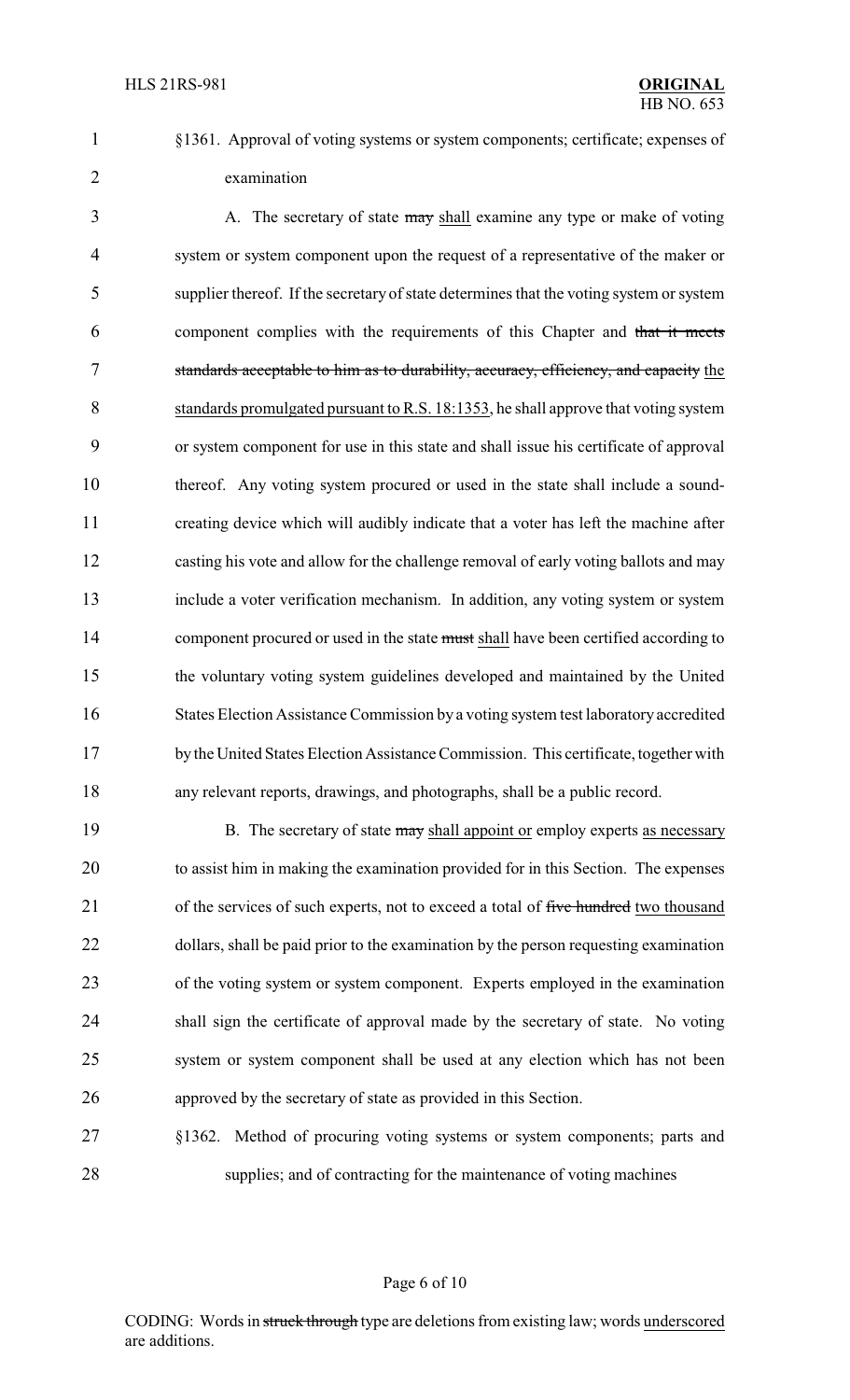| 1              | A.(1) All voting systems or system components used in this state shall be             |
|----------------|---------------------------------------------------------------------------------------|
| $\overline{2}$ | procured by the secretary of state, out of state funds appropriated for that purpose, |
| 3              | on the basis of a competitive request for proposals process or public bids submitted  |
| 4              | to the secretary of state in accordance with specifications prepared by him in        |
| 5              | accordance with the Louisiana Procurement Code. The specifications for the voting     |
| 6              | systems or system components to be procured may require tests and examinations        |
| 7              | of the operation of the voting systems or system components, and the secretary of     |
| 8              | state, for that purpose, may shall appoint or employ experts to report thereon and    |
| 9              | charge the expense thereof to the responders or bidders. Advertisement and letting    |
| 10             | of contracts for the procurement of voting systems or system components shall be      |
| 11             | in accordance with the Louisiana Procurement Code contained in Chapter 17 of Title    |
| 12             | 39 of the Louisiana Revised Statutes of 1950.                                         |
| 13             | (2) Notwithstanding any provision of law to the contrary, particularly the            |
| 14             | provisions of Chapter 17 of Title 39 of the Louisiana Revised Statutes of 1950, the   |
| 15             | secretary of state is authorized to procure directly from the supplier, through the   |
| 16             | Department of State, voting systems or system components, parts, supplies, and other  |
| 17             | election paraphernalia and to contract with the manufacturer through the Department   |
| 18             | of State for the maintenance of the voting systems or system components.              |
| 19             | ∗<br>*<br>∗                                                                           |
| 20             | §1400.21. Help Louisiana Vote Fund                                                    |
| 21             | *<br>*<br>$\ast$                                                                      |
| 22             | C.(1) All unexpended and unencumbered monies in the fund at the end of                |
| 23             | the fiscal year shall remain in the fund. Such monies shall be invested by the state  |
| 24             | treasurer in the same manner as monies in the state general fund, and interest earned |
| 25             | on the investment of these monies shall be credited to the fund after compliance with |
| 26             | the requirements of the Bond Security and Redemption Fund. The state treasurer        |
| 27             | shall annually allocate investment earnings among the five accounts proportionally    |
| 28             | based on the fund balance of each account at the time of the allocation.              |

# Page 7 of 10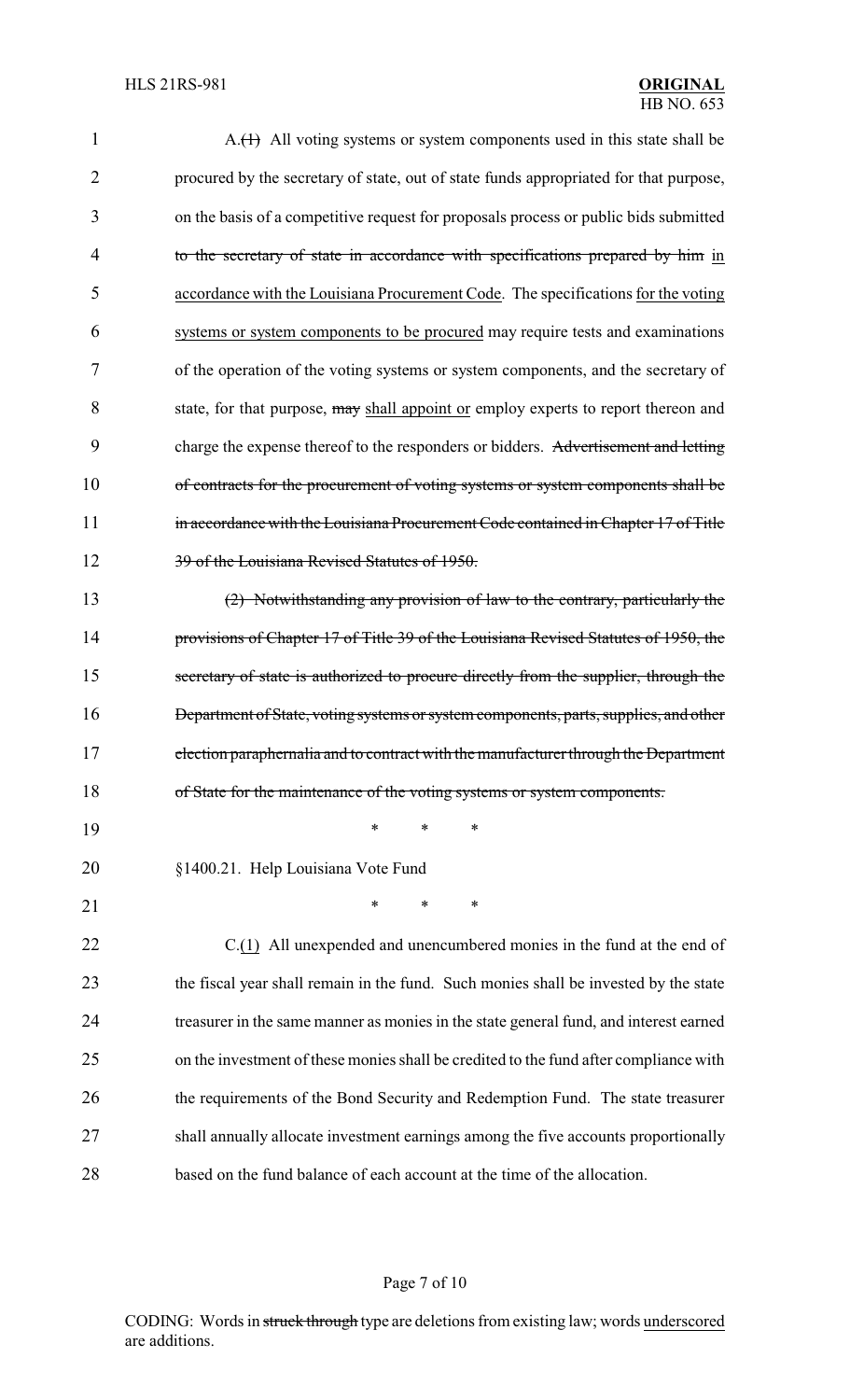| $\mathbf{1}$   | (2) Prior to the expenditure of any monies from the fund for the acquisition,      |
|----------------|------------------------------------------------------------------------------------|
| 2              | including lease, of any element or component of a voting system as defined in R.S. |
| 3              | 18:1351, the secretary of state shall submit the details of any such expenditure,  |
| $\overline{4}$ | including any related contract or proposed contract, to the Joint Legislative      |
| 5              | Committee on the Budget for review and approval.                                   |
| 6              | Section 2. R.S. 18:1365 is hereby repealed in its entirety.                        |
|                |                                                                                    |

### **DIGEST**

The digest printed below was prepared by House Legislative Services. It constitutes no part of the legislative instrument. The keyword, one-liner, abstract, and digest do not constitute part of the law or proof or indicia of legislative intent. [R.S. 1:13(B) and 24:177(E)]

|  | HB 653 Original | 2021 Regular Session | Ivey |
|--|-----------------|----------------------|------|
|--|-----------------|----------------------|------|

Abstract: Revises the election code relative to voting and voting processes and procedures, including provisions relative to the standards, requirement, and acquisition of voting machines and systems.

Present law (La. Election Code) provides processes and requirements for voter registration and voting, including the time and manner of voting.

Proposed law retains present law but specifies that prior to the implementation of a voting or election process or procedure which is not explicitly provided by the La. Election Code or by rule adopted in accordance with the Administrative Procedure Act with notice as provided as required by present law (R.S. 49:953(A)–notice for regular rulemaking process), the election official who intends to implement the process or procedure shall submit the proposal to the Committee on House and Governmental Affairs and the Committee on Senate and Governmental Affairs for review and approval. Provides that upon the receipt, the committees have 60 days to determine, either jointly or separately, whether the proposed process or procedure shall be approved. Provides that if one or both committees disapprove the process or procedure, it shall not be implemented or utilized for any purpose. Provides that if the time period for action by the committees has lapsed without any action, the process or procedure shall be deemed approved.

Present law relative to voting systems, provides definitions for the following terms: "absentee by mail and early voting counting equipment", "election", "electronic voting machine", "official ballot", "parish custodian", "protective counter", "public counter", "question", "vote indicator", "voting machine ", and "voting system".

Present law defines "electronic voting machine" as a voting machine that displays a full-face ballot, whereby votes are cast by pushing a vote indicator button on the face of the machine or a voting machine that displays a paging ballot, whereby votes are cast by selecting a vote indicator by touching the screen or using available tools on the voting system. Proposed law removes this definition.

Present law defines "voting machine" as the enclosure occupied by the voter when voting as formed by the machines, its screen and privacy shield, which shall include electronic voting machines. Proposed law instead defines "voting machine" as the device used to record each vote cast by a voter in an election, and includes the enclosure occupied by the voter when voting, as formed by the device, its screen, and privacy shield.

#### Page 8 of 10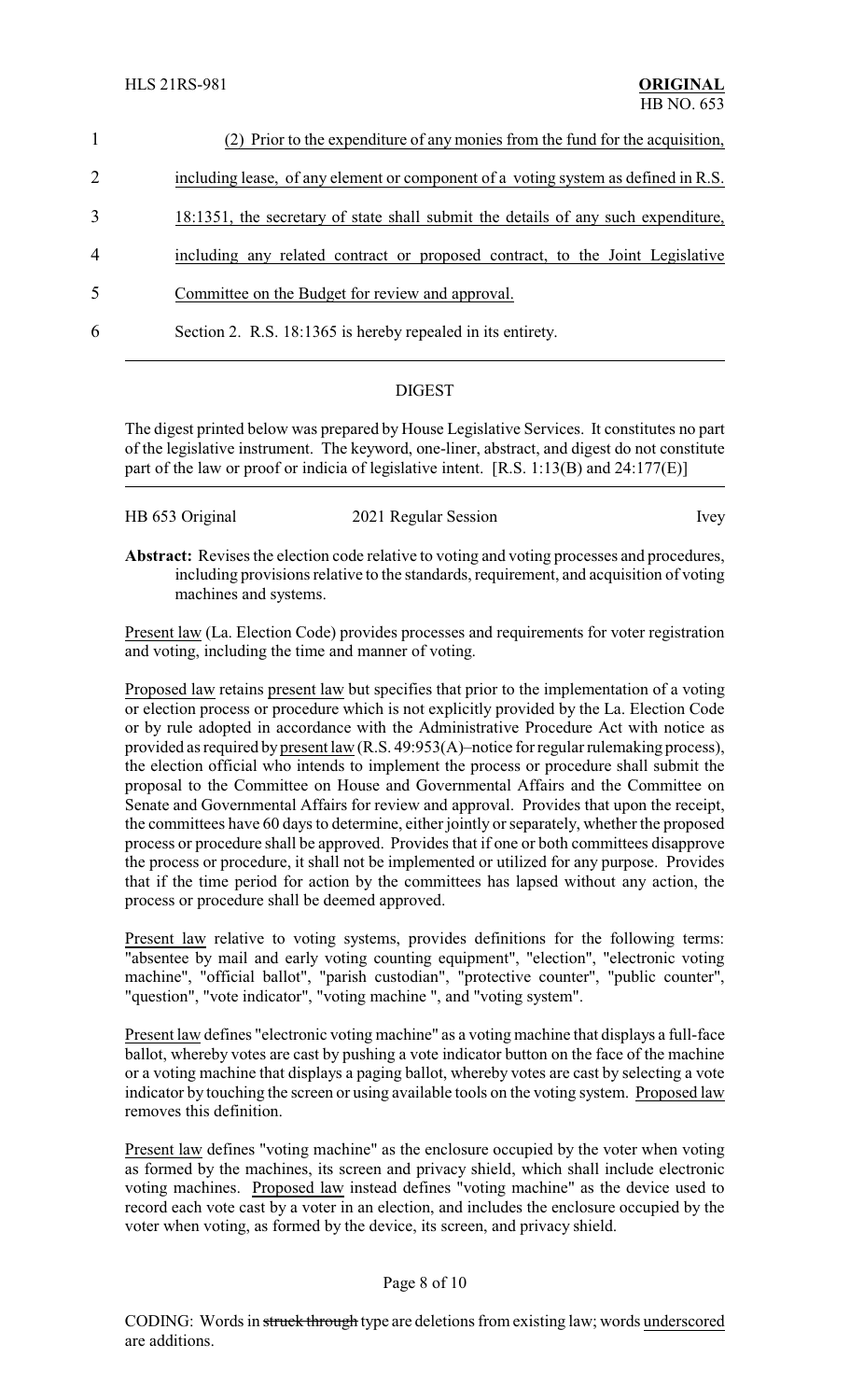Present law provides that voting machines shall be used throughout the state in all elections, but allows paper ballots to be used when voting machines fail, for voting absentee by mail and early voting.

Proposed law provides instead that voting machines shall be used throughout the state in all elections, but allows paper ballots to be used when voting machines fail, for voting absentee by mail and for provisional ballots.

Present law authorizes the secretary of state to prescribe uniform rules and regulations with respect to matters pertaining to the procurement, preparation, and use of voting systems in the conduct of elections and the duties of each category of persons charged with responsibility for any matter relating to the voting systems. Requires the rules to be approved by the attorney general and distributed by the secretary of state to election officials.

Proposed law instead requires the secretary to promulgate rules and regulations through the Administrative Procedure Act and specifies that the rules and regulation shall also contain certification standards and requirements for voting systems. Further provides that instead of approval, the attorney shall review the proposed rules and regulations for uniformity and compliance with the La. Election Code. Proposed law specifies that the rules and regulations for voting systems are required to include standards and requirements for usability, accessibility, durability, accuracy, efficiency, capacity, and auditability; prohibitions on the voting machines having a modem or the capability of being connected to the internet; prohibitions on the equipment used to program the ballots on the voting machines having the capability of being connected to the internet; and requirements that the equipment used to perform software updates on the voting machines be different than the equipment used to program the ballot and otherwise retains present law.

Present law provides that the secretary of state shall be responsible for all procurement, sales, and transfers of voting systems and system components and for all matters in connection therewith. Further authorizes the secretary of state to employ or appoint mechanics, experts, etc., as necessary relative thereto.

Proposed law provides instead that the secretary of state shall coordinate with the office of state procurement in the division of administration for all procurement, sales, and transfers of voting systems and system components and for all matters in connection with the issuance of competitive bids or requests for proposals in accordance with all applicable law.

Present law authorizes the secretary of state to examine any type or make of voting system or system component upon the request of a representative of the maker or supplier thereof and if the secretary of state determines that the voting system or system component complies with the requirements of present law he shall approve that voting system or system component for use in this state and issue his certificate of approval thereof.

Proposed law instead requires the secretary of state to examine any type or make of voting system or system component upon request and further requires such a system to complywith the requirements of present law and the standards promulgated pursuant to proposed law.

Present law authorizes the secretary of state to employ experts to assist him in making the examination and provides that the expenses of the services of such experts shall not exceed a total of \$500 to be paid prior to the examination by the person requesting examination of the voting system or system component. Requires those to sign the certificate of approval made by the secretary of state. Prohibits any voting system or system component from being used at any election which has not been so approved by the secretary of state.

Proposed law instead requires the secretary of state to employ such experts as necessary to assist him and increases the amount of such services from \$500 to \$2000 and otherwise retains present law.

#### Page 9 of 10